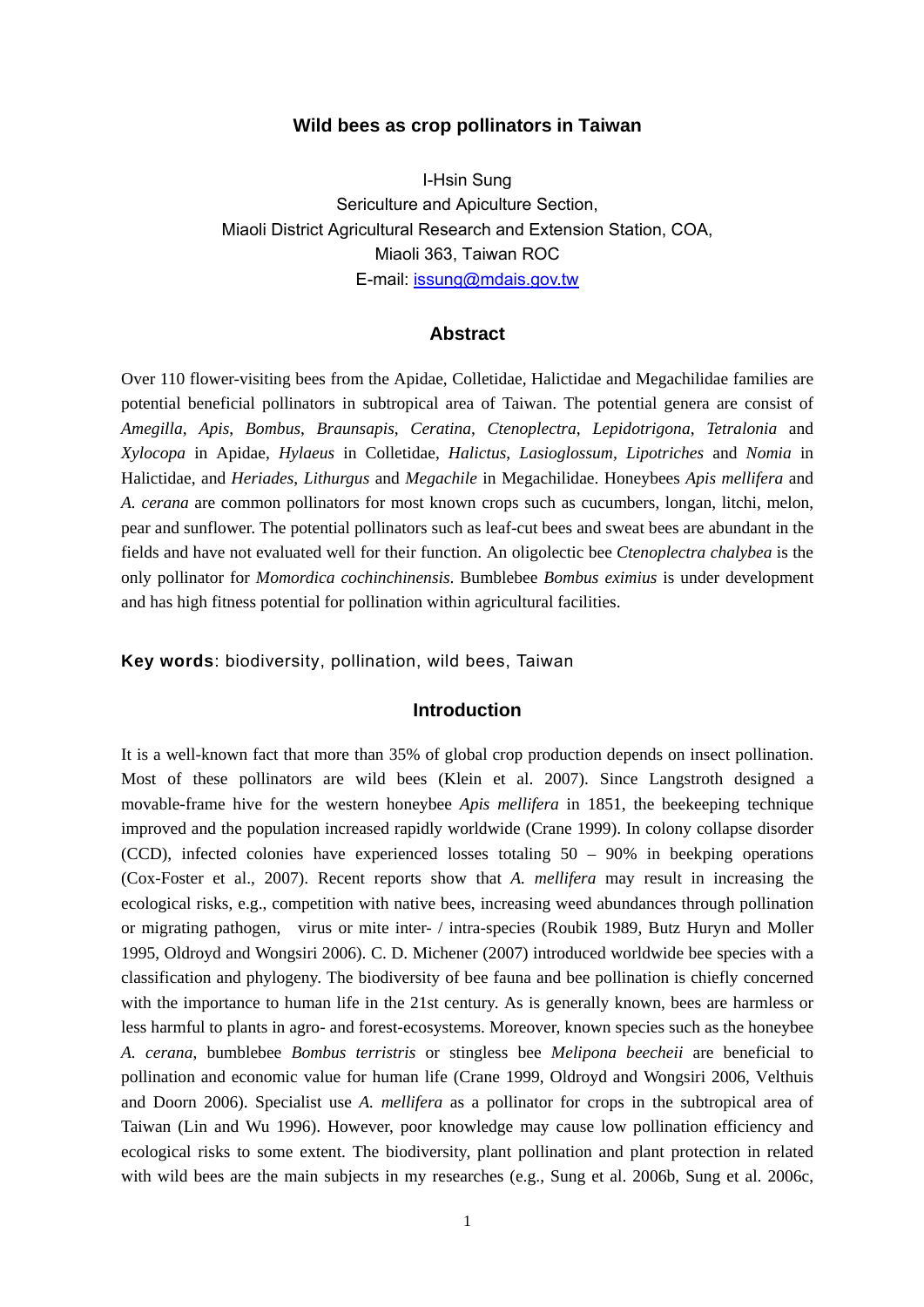Sung 2008, Sung et al. 2009). This paper is attempts to show the importance of biodiversity in bee fauna and the utilization of wild bees in the subtropical area of Taiwan.

# **Limitations for bee pollination in modern agricultural system in Taiwan**

The Taiwan agricultural system consists of small-scale plantations (Chung 2008). Although growers own their small land area (generally  $0.1 - 1$  hectare), the revenue has been growing by improving the agriculture techniques and efficiencies. In open fields, bees or other pollinators are common and easier to use naturally or artificially for plant pollinations. The modern agricultural system introduced facility cultivation to prevent pests and improve the cost value. However, high temperatures and block materials within a confined space caused low effecicncy insect pollination problems. In addition, the attempts to change *A. mellifera* behaviors through decreasing the population in small-scale facilities produced the following factors. 1) Most foragers fail to adapt to the narrower space; 2) reduced colonies lack enough nectar to convert energy for the population; and 3) weak colonies lack the ability to recover soon and thus decrease the pollination efficiency (Sung, personal observation). The native honeybee *Apis cerana* distribution differs widely from the low to high altitude areas in Taiwan (Sung et al. 2006c). However, environmental changes, human disturbances, or unreasonable factors easily increase the environmental stress on this species producing absconding or migration (Oldroyd and Wongsiri 2006). Although honeybee pollination can reduce the cost, labor and chemical residue, but to achieve pollination for diverse plants is facing problem complexities. In fact, farmers utilize parthenocarpic plants, artificial pollination techniques or plant growth hormones to improve the fruit set. As a result, alternative wild bee pollinators are necessary to resolve the limitations of these measures.

# **Biodiversity of wild bees for pollination in Taiwan**

Bees are a known pollinator for their nectar and pollen collecting behavior to provide food resources for their offspring. Michener (2007) indicated that the body of bees is usually more robust and hairy than that of wasps. The classification of bees is in the Order Hymenoptera, Section Aculeata, and the Superfamily Apoidea. It estimated that 150 – 160 species exist within five families in Taiwan (Dubitzky et al. 2008, Sung 2008). The five families are Andrenidae, Apidae, Colletidae, Halictidae, and Megachilidae (Michener 2007). Among them, Apidae, Halictidae, and Megachilidae are the major group, exceeding 90% of the species compared with the other two families. The average number of Apidae species per square kilometer shows the highest diversity among China, Japan, and Taiwan (Sung 2008). Due to the lack of studies, a number of uncertain taxonomic work remains (Dubitzky et al. 2008, Sung 2008). This might be a limiting factor for studying the functional bioversity of wild bees in Taiwan. According to field investigations and observations, important bee genera co-exist with crop production in agro-ecosystem areas (also regard as lowland of agricultural area) consisting of *Apis*, *Braunsapis*, *Ceratina* and *Xylocopa* in Apidae, *Halictus* and *Lasioglossum* in Halictidae, and *Megachile* in Megachilidae (Table 1). In addition, potential genera that are widely distributed in tropical or temperate regions might co-exist with seed plants in forest-ecosystem area (low- to high lands of forest area) in Taiwan. These genera plus *Amegilla*, *Bombus*, *Ctenoplectra*, *Lepidotrigona* and *Tetralonia* in Apidae, *Hylaeus* in Colletidae, *Nomia* and *Lipotriches* in Halictidae, and *Heriades* and *Lithurgus* in Megachilidae (Table 1) (Sung 2006a, Sung 2006b, Dubitzky et al. 2008, Sung 2008, Chiang et al. 2009, Sung et al. 2009, Sung, unpublished data).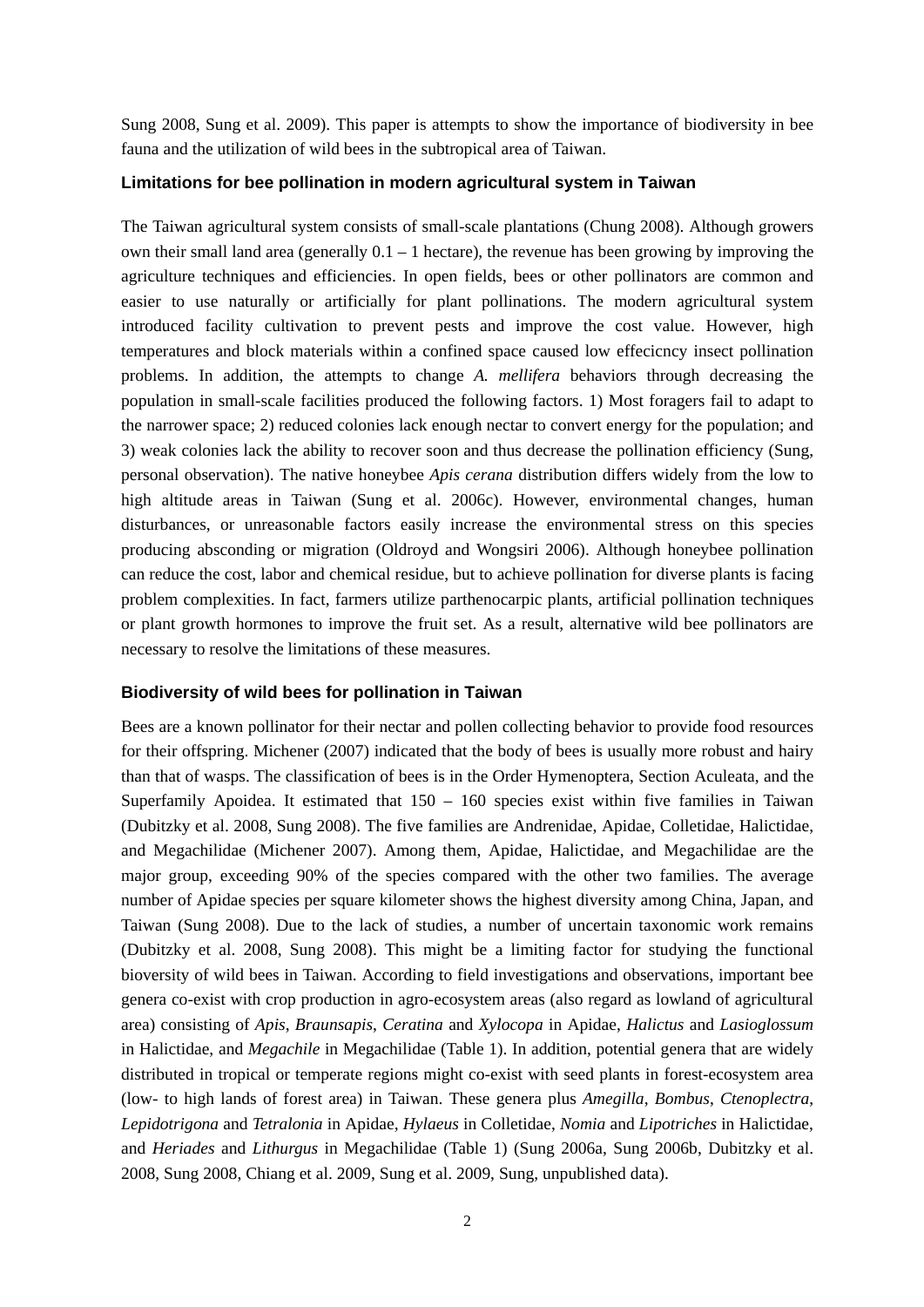### **Functional diversity of bees as pollinators**

#### **Viewpoint of ethology and morphology**

Most of the pollinators are female bees because they collect pollen from anthers and nectar near the stigmata for their own and larvae foods. Male bees are less in number than females. They collect nectar but carry pollen only pollen that sticks onto their bodies. They have a less significant role in pollination (Michener 2007). One might consider that any bee visiting a flower can treat as a pollinator for that plant; however, the relationship between a bee and its floral food resources is a complex interaction (Inoue et al. 1993, Michener 2007). According to the visiting behavior, a few visitors may consider nectar thieves. For example, bumblebees and xylocopid bees damage the sides of tubular flowers and imbibe nectar without collecting pollen (Dedej and Delaplane 2004, Hargreaves et al. 2009). Social bees are usually active for a long season and they prefer distinct and long blossoming flowers. In contrast, many solitary bees are active for a short season and they favor flowers that bloom for only a few weeks each year (Michener 2007). For example, ctenoplectid bee and leaf-cut bee are foraged for specific plant (Kitamura et al. 2001, Schaefer and Renner 2008). The morphological characteristic of the body sizes, mouthparts, legs, and scopae (pollen-transporting brushes or areas) in bees show their adaptation for collecting and carrying pollen. These physical adaptations were reported to relate to the plant pollination mechanisms (Michener 2007). The following brief morphological characteristics of bee taxonomic groups as related to floral resource collection in Taiwan are as follows:

**Apidae**: This family belongs to the long-tongued bees, with scopa usually on the hind legs. The body size varies among the taxa. Many species have social or semisocial mechanisms. The subfamily includes Apinae, Xylocopinae, and Nomadinae (parasitic bees) in Taiwan. Important genera for pollination are *Amegilla*, *Apis*, *Bombus*, *Ctenoplectra* and *Lepidotrigon* in Apinae; and are *Braunsapis*, *Ceratina* and *Xylocopa* in Xylocopinae (Table 1). The foraging strategy is different among the taxa because of the diverse species and complicated social communication systems (Roubik 1989, Inoue et al. 1993). Honeybees (genus *Apis*) usually utilize a distinct flowering season, nectar plants and a large number of flowers because of the mass recruit systems (Michener 2007). In comparison with honeybees, the blue-banded bee (*Amegilla*) and bumblebee (*Bombus*) can utilize flowers with low quantity pollen. The behavior called buzz-pollination is due to their wing vibration in producing low frequency sonar to gather fallen pollen grains in the anther (Inoue et al. 1993). The least known ctenoplectid bees consist of the genus *Ctenoplectra* and *Tetralonia* oligolectics (collect pollen from specific plants) (Schaefer and Renner 2008, Sung et al. 2009, Sung unpublished data). Although stingless bees occur generally in Asian tropical areas and are potential pollinators for crops, the only species found is rare and problematic as a suitable pollinator in Taiwan (Sung et al. 2006c, Sung et al. 2008). Among the Xylocopinae the large *Xylocopa* are larger than 2 cm while the small *Braunsapis* and *Ceratina* are usually smaller than 1 cm in body sizes. They have potential for pollination efficiency beneficial for diverse plants.

**Megachilidae**: megachilid bees are long-tongued bees, with scopa on the metasomal sterna. Megachilid bees have leaf-cuting behaviors that might damage some plants. However, these are good pollinators in fruit pollination in many countries. *Megachile rotundata* is a good pollinator for alfalfa in the USA (Kemp and Bosch 2000). Excluding parasitic species, more than 20 megachilid bees have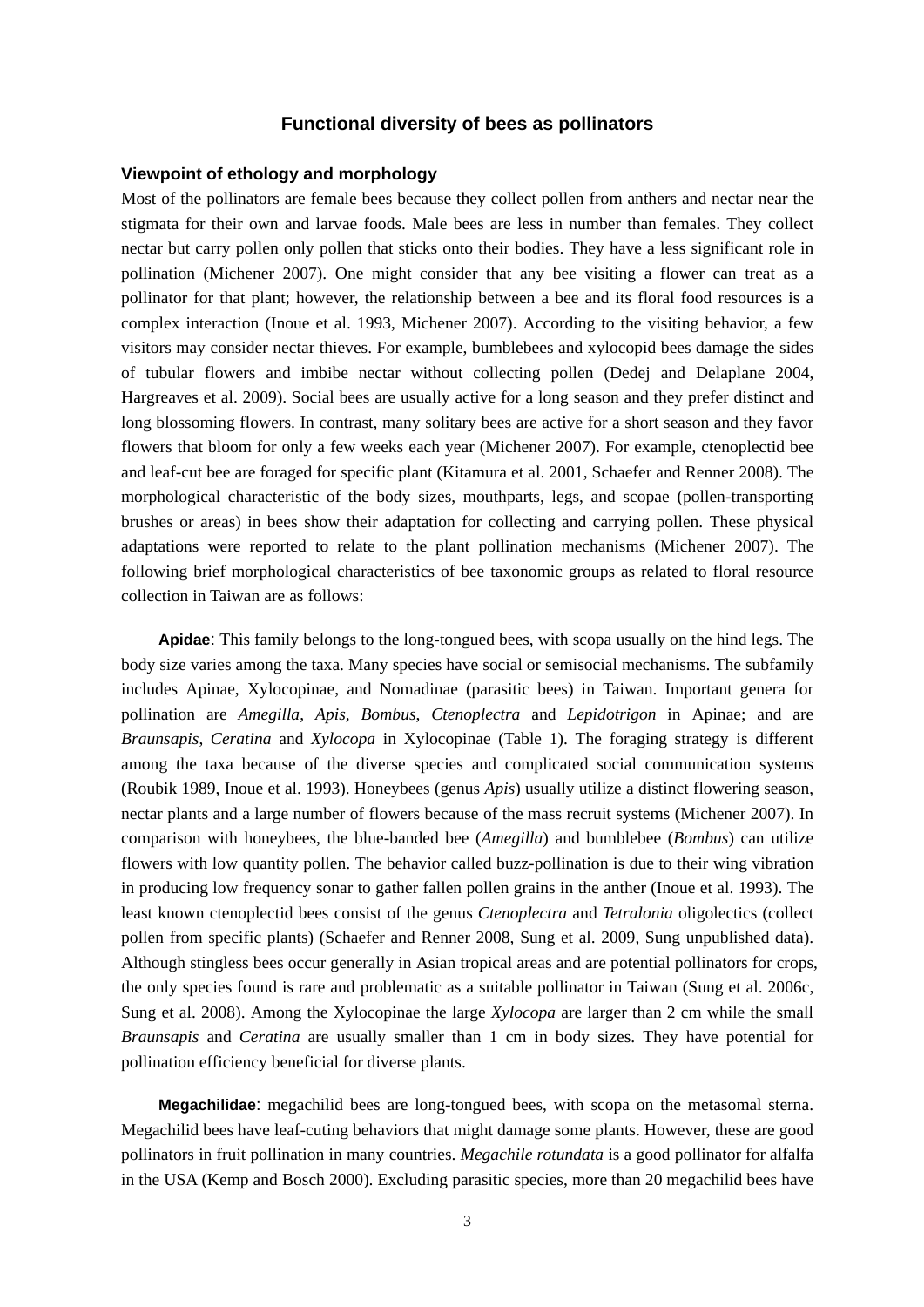been found in Taiwan (Yasumatsu and Hirashima 1965, Wu 2006). The important genera for pollination are *Heriades*, *Lithurgus* and *Megachile* (Table 1). Megachilid bees build nests in tubular holes in bamboo nodes or tree logs. Nest traps have applied for pollination use (Inoue et al. 1993). So far, megachilid bees have not been use because a number of *Heriades* and *Megachile* are ground-nesting species in Taiwan. The *Osmia* species in Megachilidae are useful pollinators in temperate regions, but they lack distribution in Taiwan.

**Halictidae**: Halictidae belongs to short-tongued bees, with scopa on hind femur. They have social or semisocial behaviors, with nests found in soil, forming tunnel like shapes (Wcislo and Engels 1996). The subfamily includes Halictinae and Nomiinae in Taiwan, consisting of over 50 species recorded in *Ceylalictus*, *Evylaeus*, *Halictus*, *Lasioglossum*, *Lipotriches*, *Nomia*, *Pachyhalictus* and *Steganomus* (Strand 1913, 1914, Michener 2007, Pesenko 2007, Dubitzky et al. 2008, Sung 2008). Halictid bees are small to moderate size (usually  $0.5 - 1.5$  cm) and abundant in fields. They are important for tree and crop pollinations in natural forest- and agro-ecosystems. One of the examples is that *Lasioglossum* is a potential pollinator for mango fruit (Sung et al. 2006b). So far, the utilization of halictid bees for pollination is difficult on the commercial scale because of the ground-nesting behaviors (Wcislo and Engels 1996).

In comparison with social bees, the foraging behavior and the body size in solitary bees such as megachilid and halictid bees varies so that they fulfill an important role for pollination. Recent studies showed that utilizing solitary bees could decrease the labor and costs and increase the fruit sets (e.g., Inoue et al. 1993, POST 2010). The management of solitary bees for pollination includes rearing and nesting inducement methods in specific areas depending on the behavior and physiological function of the bees. The following points are influence factors for a potential pollinator: 1) communal nesting behavior; 2) high preference to a respective plant; 3) potential for managing the nest or rearing artificially; 4) potential for controlling the natural enemies; 5) high reproductive ability; 6) foraging period matches the crop flowering season (Inoue et al. 1993).

 Because of environmental and cultural differences, vegetables and fruits grow in different ways or types. The fauna for pollinators is different among countries. Utilizing an introduced species as a pollinator without suitable risk assessment may cause ecological problems (Matsumura et al. 2004, Goka et al. 2006). The government provided a law to limit the use of introduced pollinator *Bombus terristris* in Japan, 2006. Thus, *Bombus ignitus* was recommended as a substitute for farm use (Yoneda et al. 2008). Table 2 shows the flower preferences of potential bees in Taiwan. As shown in Table 2, the honeybee, blue-banded bee, bumblebee, carpenter bee, ctenoplectid bee, small carpenter bee, leaf-cutter bee and sweat bee relate with agricultural crops, although they have not confirmed as respected pollinators. Excluding the *Ctenoplectra*, *Lithurgus*, and part of the *Megachile*  species are oligolectics; whiles most of them are polylectics.

#### **Practical and potential pollinators for crops in Taiwan**

In Taiwan, a wide range of insect (bees, dipteran flies, and fig wasp) has recognized as crop pollinators (Table 3). The pollinators consist of two honeybees, dipteran flies, and a fig wasp. The honeybees *A. cerana* and *A. mellifera* are common pollinators for seed crops (Lin and Wu 1996), dipteran flies consist of calliphorid flies for mango trees and hoverflies for some facility reared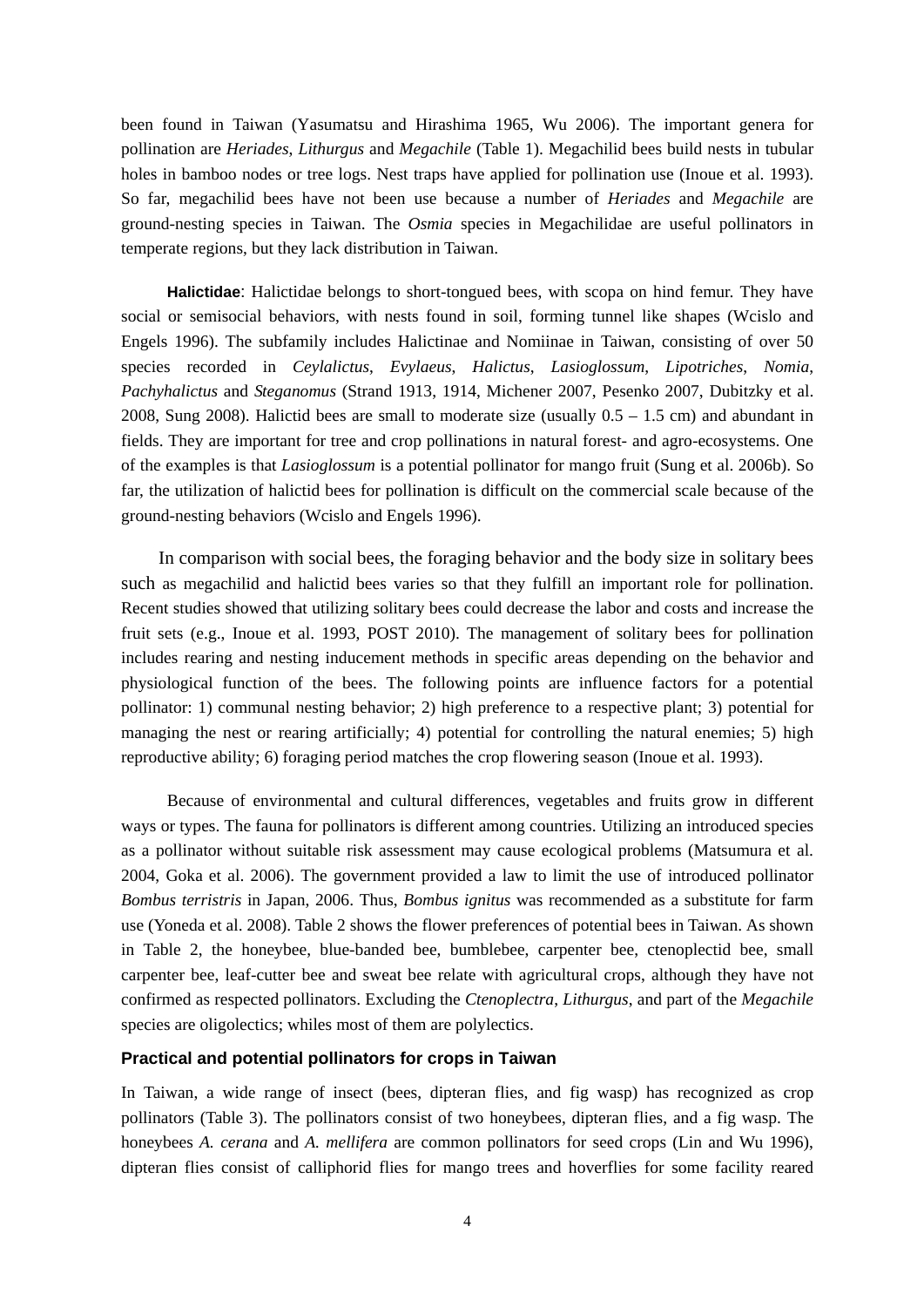cultural plants (Sung et al. 2006b, Wu and Wang 2008), whereas the fig wasp *Wiebesia pumilae* is a pollinator for the jelly fig (awkeotsang) (Chen et al. 2006). The western honeybee *A. mellifera*  introduced from Japan in the early 20th century. It soon became the dominant species around lowland agricultural areas (Sung et al. 2006a). It is superior in its abundance and ease of mass reproduction. Therefore, it has extended for use as a pollinator for numerous crops since the 1990's (Lin and Wu 1996). It has been use to pollinate various crops such as asparagus, citrus fruits, guava, litchi, longan, oilseed rape, and sunflower in open fields. In net houses, bitter gourd, cucumbers, Indian jujube, strawberry and cultured plants pollinated by *A. mellifera*. Commercial  $F_1$  seeds such as broccoli, cabbage, or cauliflower vegetable are pollinated by *A. mellifera*.

*A. cerana* is difficult to maintain due to its biological characteristics. The habitat and distribution of *A. cerana* are more diverse and wider than *A. mellifera* (Sung et al. 2006c). Thus, the wild *A. cerana* population and possible wild bees may enough for fruit tree pollination in mountainous areas. These fruit trees include apple, carambola, litchi, longan, mango, oriental plum, peach, pear, persimmon, plum, strawberry, and wax apple. *A. cerana* is possible the major pollinator for rosaceous crops such as pear and plum because of the lack of *Osima* bees in Taiwan (Sung, unpublished data). The awkeotsang is a dioecism plant distributed in mountainous areas. It has high economic value for making the aiyu jelly drink. Female fruit fertilization is necessary by transferring pollen using the fig wasp *Wiebesia pumilae* from the male fruit (Chen et al. 2006). The Dipteran insects *Chrysomya*, *Lucilia* and *Musca* species are abundant due to their frequent occurrence on mango flowers. Recent study showed that potential pollinators might included honeybees (*A. cerana*  and *A. mellifera*) and sweat bees (*Halictus* spp. and *Lassioglossum* spp.), and the Oriental latrine flies (*Chrysomya megacephala*, *C. pinguis* and *Lucilia caesar*) (Sung et al. 2006b).

Modern agricultural systems improve agricultural methods and create facility culture for higher production. Small colonies, a broad UV range of fitness and special collection behavior are the main factors for bumblebee use as pollinators in facilities. A native bumblebee species, *Bombus eximius* has been reared and to be applied in small-scale facilities for tomatoes and strawberry pollination (Chiang et al. 2009, Li et al. 2010). *Ctenoplectra* species collect pollen on *Thladiantha* and important fruit *Momordica* plants (Schaefer and Renner 2008). A potential species *C. chalybea is a known* pollinator for *M. cochinchinensis*. However, only aborigines in Taiwan utilize this fruit. For many fruit trees, wild bees can visit and pollinate in the open fields without problems. The utilization of pesticides and unified agricultural methods induced the habitat destruction for bees. Therefore, wild bee conservation methods should be tested and extended in the near future. It is possible to use artificial facilities to induce wild bee propagarion such as the blue-banded bee and leaf-cut bee for nest building around the fields (Inoue et al. 1993, Dollin 2006).

# **Conclusion**

Increasing crop yield and quality through insect pollination has direct economic value (POST 2010). It is estimated that 85% labor cost savings per hectare can be obtained in pears, 80% in watermelon, and about 90% in cucumbers and bitter gourd production in Taiwan (Wu, personal communication). Wild bees are effective pollinators for many crops. For particular crops, wild bees can be more effective than domestic honeybees (POST 2010). Facility agriculture is a trend for modern growers because of the improvements in cost and efficiency per unit area. Bee species that are easy to rear,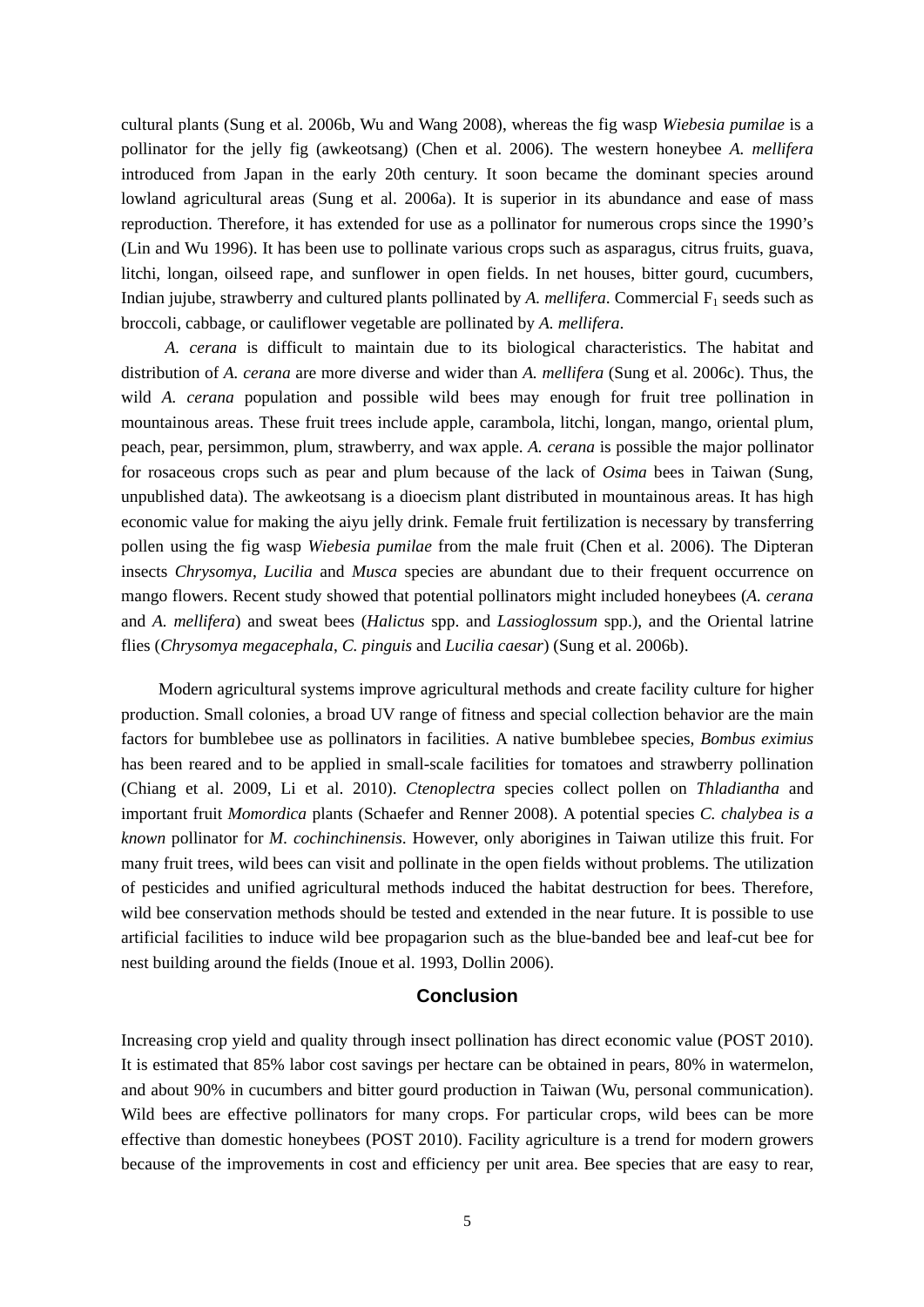manage, having a broad / specific range of fitness are urgently needed to solve pollination inefficiency in a diverse agricultural system. With environmental and ecological conservation enhancement, the government legal system is becoming stricter regarding animal and plant quarantines. Effective social, semisocial, and solitary bees, pollinator such Apidae, Megachilidae, and Halictidae are roughly estimated to approximate 110 species in Taiwan. There is a chance to utilize native bee species for diverse crop pollination, and thus reduce the environmental and ecological impacts.

# **References**

- Butz Huryn, V.M. and H. Moller. 1995. An assessment of the contribution of honey bees (*Apis mellifera*) to weed reproduction in New Zealand protected natural areas. New Zealand Journal of Ecology 19: 111-122.
- Chen, Y., H.Q. Li and W.L. Ma. 2006. [Pollination ecology of cultivated *Ficus pumila* var. *awkeotsang*]. The Journal of Applied Ecology 17: 2403-2407. (In Chinese)
- Chiang, C.H., I.H. Sung, K.K. Ho and P.S. Yang. 2009. Colony development of two bumblebees, *Bombus eximius* and *B. sonani*, reared in captivity in a subtropical area of Taiwan (Hymenoptera, Apidae, Bombini). Sociobiology 54: 699-714.
- Chung, O. 2008. Rejuvenating the land. [Internet]. Taiwan Review 58. [cited 2010 September 23]. Available from http://taiwanreview.nat.gov.tw/ct.asp?xItem=44034&CtNode=1337&mp=1
- Cox-Foster, D.L., S. Conlan, E.C. Holmes, G. Palacios, J.D. Evans, N.A. Moran, P.L. Quan, T. Briese, M. Hornig, D.M. Geiser, V. Martinson, D. vanEngelsdorp, A.L. Kalkstein, A. Drysdale, J. Hui, J. Zhai, L. Cui, S.K. Hutchison, J.F. Simons, M. Egholm, J.S. Pettis and W.L. Lipkin. 2007. A metagenomic survey of microbes in honey bee colony collapse disorder. Science 318: 283-287.
- Crane, E. 1999. The World History of Beekeeping and Honey Hunting. Routledge Press, New York, U.S.A.
- Dedej, S. and K.S. Delaplane. 2004. Nectar-robbing carpenter bees reduce seed-setting capability of honey bees (Hymenoptera: Apidae) in rabbiteye blueberry, *Vaccinium ashei*, 'Climax'. Environmental Entomology 33: 100-106.
- Dollin, L. 2006. How to make nest blocks for blue banded bees. [Internet]. Aussie Bee Online 8. [cited 2010 September 27]. Available from http://www.aussiebee.com.au/aussiebeeonline008.pdf
- Dubitzky, A., J.T. Yang and K. Schönitzer. 2008. Historical and recent investigations on the bee fauna of Taiwan (Hymenoptera, Apoidae). Mitteilungen der Deutschen Gesellschaft für allgemeine und angewandte Entomologie 16: 105-108.
- Goka, K., K. Okabe and M. Yoneda. 2006. Worldwide migration of parasitic mites as a result of bumblebee commercialization. Population Ecology 48: 285-291.
- Hargreaves, A.L., L.D. Harder and S.D. Johnson. 2009. Consumptive emasculation: the ecological and evolutionary consequences of pollen theft. Biological Reviews 84: 259-276.
- Inoue, T., M. Kato, T. Kakutani, T. Yumoto, T. Ichino, M. Hoda, Y. Maeta and T. Oogusi. 1993. [Flower Pollination Animals, Co-evolution between Flowers and Pollinators]. Heibonsha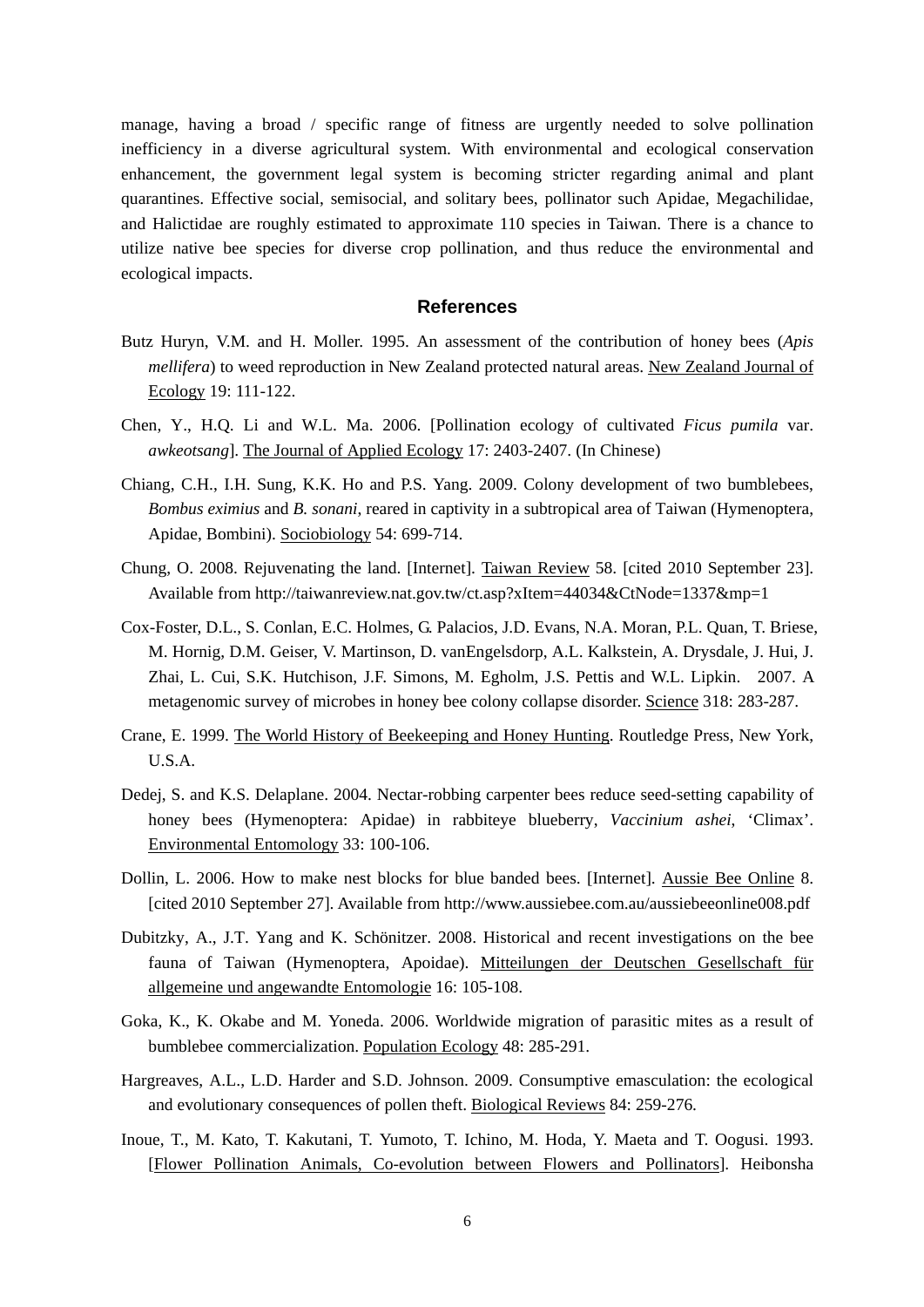Company Press, Tokyo, Japan. (In Japanese)

- Kemp, W.P. and J. Bosch. 2000. Development and Emergence of the Alfalfa Pollinator *Megachile rotundata* (Hymenoptera: Megachilidae). Annals of the Entomological Society of America 93: 904-911.
- Kitamura, K., Y. Maeta, K. Takahashi and R. Miyanaga. 2001. Nest architecture of a Japanese lithurgine bee, *Lithurgus* (*Lithrgus*) *collaris* Smith (Hymenoptera: Megachilidae), with notes on the relationship between burrow diameter and thickness of thorax in various taxa of bees. Japanese Journal of Entomology New Series 4: 49-61.
- Klein, A.M., B.E. Vaissière, J.H. Cane, I. Steffan-Dewenter, S.A. Cunningham, C. Kremen and T. Tscharntke. 2007. Importance of pollinators in changing landscapes for world crops. Proceedings of the Royal Society B 274: 303-313.
- Li, Q.Z., J.H. Jiang, Y.X. Song and P.S. Yang. 2010. Evaluations on the pollination potentials by a bumblebee species, *Bombus eximius*, for facility cultured tomato and strawberry in tropical area (Hymenoptera, Apidae, Bombini). pp. 27-31. In F.L. Lo, ed. Proceedings of the Symposium on the Honey Bees and Bee Products, VIII. Journal of bee Press, Yunnan, China. (In Chinese)
- Lin, J.Y., and D.J. Wu. 1996. [Bee Pollination Techniques]. Sericulture and Apiculture Experiment Station Press, Miaoli, Taiwan. (In Chinese)
- Matsumura, C., J. Yokoyama and I. Washitani. 2004. Invasion status and potential ecological impacts of an invasive alien bumblebee, *Bombus terrestris* L. (Hymenoptera: Apidae) naturalized in Southern Hokkaido, Japan. Global Environmental Research 8: 51-66.
- Michener, C.D. 2007. The Bees of the World, Second Edition. The Johns Hopkins Univrsity Press, Baltimore, CA.
- Niu, Z.Q., Y.R. Wu and D.W. Huang. 2004. A taxonomic study on the subgenus *Seladonia* (Hymenoptera: Halictidae: *Halictus*) in China with a description of a new species. Zoological Studies 43: 647-670.
- Oldroyd, B.P. and S. Wongsiri. 2006. Asian Honey Bees. Harvard University Press, Cambridge, Massachusetts, and London.
- Pesenko, Y.A. 2007. 70. Family. Halictidae. pp. 745-878. In A.S. Lelej, S.A. Belokobylskij, D.R. Kasparyan, A.N. Kupyanskaya and M.Y. Proshchalykin eds. Key to the Insects of Russian Far East. Vol. IV. Neuropteroidea, Mecoptera, Hymenoptera. Pt. 5. Dal'nauka Press, Vladivostok, Russia. (In Russian)
- POST. 2010. Insect pollination. [Internet]. The Parliamentary Office of Science and Technology 348: 1-4. [cited 2010 September 22]. Available from http://www.parliament.uk/documents/post/postpn348.pdf
- Roubik, D.W. 1989. Ecology and Natural History of Tropical Bees. Cambridge University Press, New York, U.S.A.
- Schaefer, H. and S.S. Renner. 2008. A phylogeny of the oil bee tribe Ctenoplectrini (Hymenoptera: Anthophila) based on mitochondrial and nuclear data: evidence for early Eocene divergence and repeated out-of Africa dispersal. Molecular Phylogenetics and Evolution 47: 799-811.
- Strand, E. 1913. H. Sauter's Formosa Ausbeute: Apidae I (Hym.). Supplementa Entomologica 2: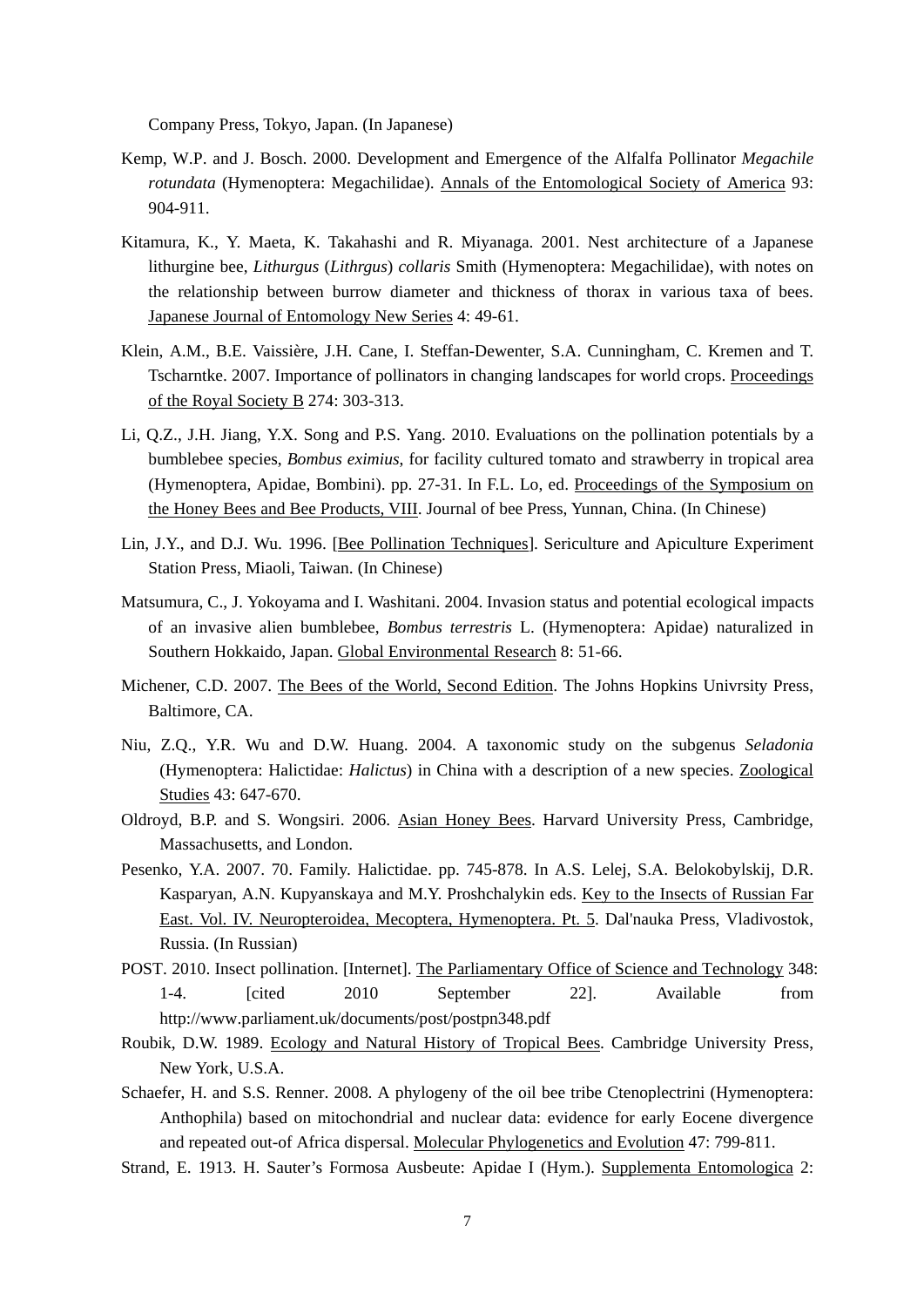23-67. (In German)

- Strand, E. 1914. H. Sauter's Formosa Ausbeute: Apidae II. (Die Halictus-Arten von Formosa). Archiv für Naturgeschichte 79: 147-171. (In German)
- Sung, I.H. 2008. Biodiversity and investigations of the bee fauna in Taiwan. pp. 177-184. In K.T. Shao, C.I. Peng and W.J. Wu, eds. Taiwan Species Diversity I. Research and Status. Forest Bereau, Council of Agriculture, Executive Yuan Press, Taipei, Taiwan. (In Chinese)
- Sung, I.H., Sô. Yamane and S. Hozumi. 2008. Thermal characteristics in the nests of the Taiwanese stingless bee *Trigona ventralis hoozana* (Hymenoptera: Apidae). Zoological Studies 47: 417-428.
- Sung, I.H., C.H. Chiang, K.K. Ho and Sô. Yamane. 2006a. A review on the history of beekeeping in Taiwan and the development of its research works (Hymenoptera, Apidae, Apinae). pp. 129-147. In Y.W. Chen, ed. Proceedings of the Symposium on the Honey Bees and Bee Products, IV, Formosan Entomological, Special Publiction 8. Taiwan Entomological Society Press, Taipei, Taiwan. (In Chinese)
- Sung, I.H., M.Y. Lin, C.H. Chang, A.S. Cheng and W.S. Chen. 2006b. Pollinators and their behaviors on mango flowers in southern Taiwan. Formosan Entomologist 26: 161-170.
- Sung, I.H., Sô. Yamane, K.K. Ho, and W.S. Chen. 2006c. Geographic distribution and nesting sites of the Taiwanese stingless bee *Trigona ventralis hoozana* and an unidentified subspecies of Asian honeybee *Apis cerana* in Taiwan (Hymenoptera, Apidae). Japanese Journal of Entomology New Series 9: 33-45. (In Japanese)
- Sung, I.H., A. Dubitzky, C. Eardley and Sô. Yamane. 2009. Descriptions and biological notes of *Ctenoplectra* bees from Southeast Asia and Taiwan (Hymenoptera, Apidae, Ctenoplectrini), with a new species from North Borneo. Entomological Science 12: 324-340.
- Velthuis, H.H.W. and A. Doorn. 2006. A century of advances in bumblebee domestication and the economic and environmental aspects of its commercialization for pollination. Apidologie 37: 421-451.
- Wcislo, W.T. and M.S. Engels. 1996. Social behavior and nest architecture of nomiine bees (Hymenoptera: Halictidae; Nomiinae). Journal of the Kansas Entomological Society 69: 158-167.
- Wu T.K. and C.L. Wang. 2008. [Hoverfilies are useful pollinators in facility]. Taiwan Agricultural Research Institute Newsletter 75: 35. (In Chinese)
- Wu, Y.J. 2006. Fauna Sinica, Insecta Vol. 44, Hymenoptera, Megachilidae. Science Press, Beijing. (In Chinese)
- Yasumatsu, K. and Y. Hirashima. 1965. Two new species of *Megachile* from Taiwan (Hymenoptera, Apoidae). Kontyû 33: 373-384.
- Yoneda, M., K. Tsuchida and K. Goka. 2008. Ecological Risks of Commercialized Bumblebee and the Invasive Alien Species Act. Japanese Journal of Applied Entomology and Zoology 52: 47-62. (In Japanese)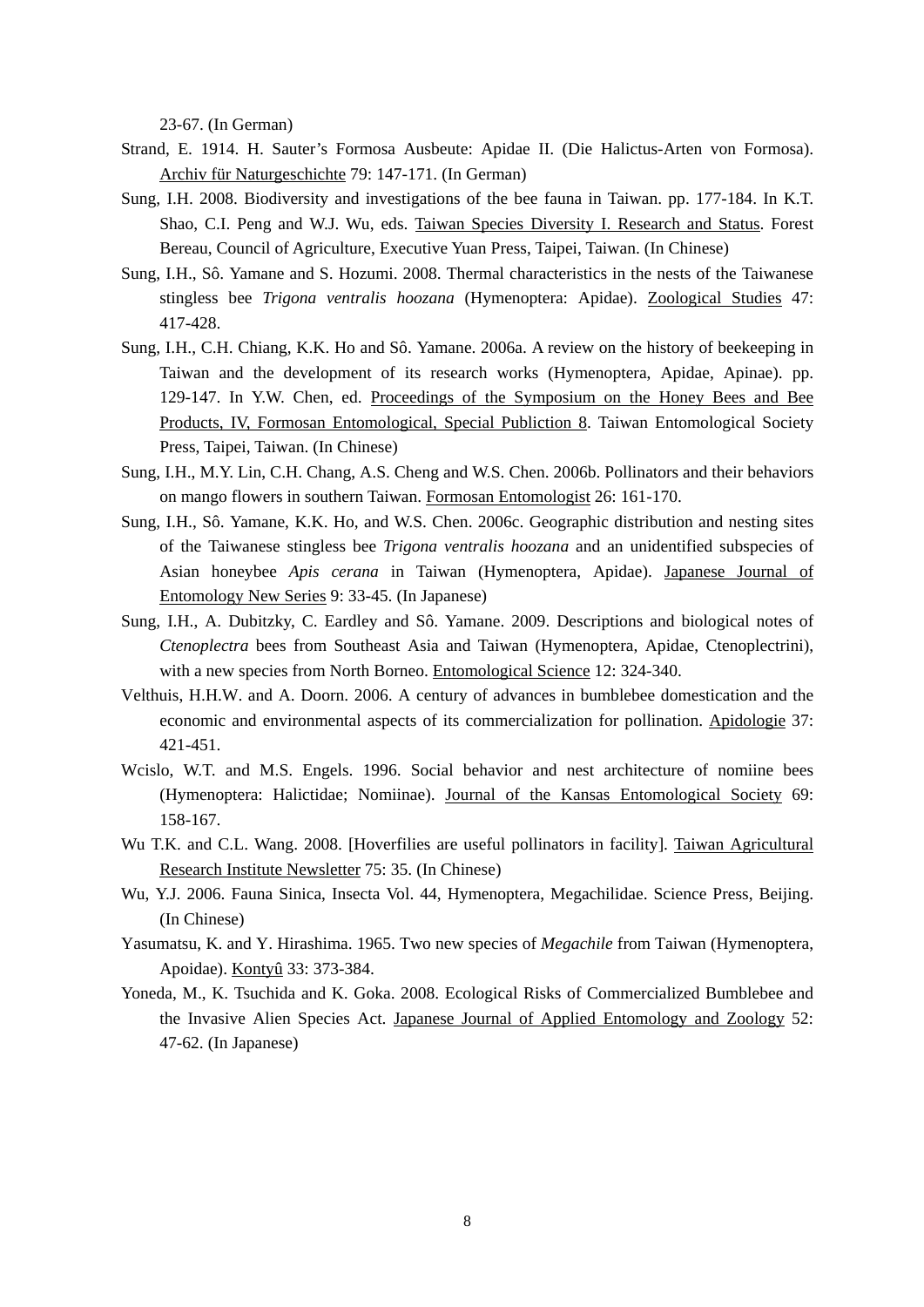| Family and<br>subfamily<br>name | <b>Tribal name</b> | Genus             | Agro-ecosyste<br>m areas | Forest-ecosyste<br>m areas | Specie<br>S<br>number |
|---------------------------------|--------------------|-------------------|--------------------------|----------------------------|-----------------------|
| Apidae                          |                    |                   |                          |                            |                       |
| Apinae                          |                    |                   |                          |                            |                       |
|                                 | Anthophorini       | Amegilla          | $\circ$                  | $\Box$                     | ca. 5                 |
|                                 | Apini              | Apis              | $\Box$                   | $\Box$                     | $\overline{2}$        |
|                                 | Bombini            | <b>Bombus</b>     |                          | $\Box$                     | 8                     |
|                                 |                    | (subgenus         |                          |                            |                       |
|                                 |                    | Psithyrus         |                          |                            |                       |
|                                 |                    | excluded)         |                          |                            |                       |
|                                 | Ctenoplectrini     | Ctenoplectra      | $\circ$                  | $\Box$                     | 3                     |
|                                 | Eucerini           | Tetralonia        | $\circ$                  | $\Box$                     | $\overline{c}$        |
|                                 | Meliponini         | Lepidotrigona     |                          | $\Box$                     | 1                     |
| Xylocopinae                     |                    |                   |                          |                            |                       |
|                                 | Allodapini         | <b>Braunsapis</b> | $\Box$                   | $\Box$                     | $1 - 2$               |
|                                 | Ceratinini         | Ceratina          | $\Box$                   | $\Box$                     | $>12$                 |
|                                 | Xylocopini         | Xylocopa          | $\Box$                   | $\Box$                     | 4                     |
| Colletidae                      |                    |                   |                          |                            |                       |
| Hylaeinae                       |                    | Hylaeus           | $\circ$                  | $\Box$                     | ca. 7                 |
| Halictidae                      |                    |                   |                          |                            |                       |
| Halictinae                      | Halictini          | <b>Halictus</b>   | $\circ$                  | $\Box$                     | > 20                  |
|                                 |                    | Lasioglossum      | $\Box$                   | $\Box$                     | $>11$                 |
| Nomiinae                        |                    | Nomia             | $\circ$                  | $\Box$                     | ca. 12                |
|                                 |                    | Lipotriches       | $\circ$                  | $\Box$                     | 1                     |
| Megachilidae<br>Megachilinae    |                    |                   |                          |                            |                       |
|                                 | Lithurgini         | Lithurgus         | $\circ$                  | $\Box$                     | 1                     |
|                                 | Osmiini            | <b>Heriades</b>   | $\circ$                  | $\Box$                     | 1                     |
|                                 | Megachilini        | Megachile         | $\circ$                  | $\Box$                     | ca. 19                |

Table 1. List of bee taxa as potential pollinators in Taiwan, with the evaluation of the natural distribution in agro- and forest-ecosystem areas and estimation of the species number (from Michener's system).

□: common, ○: not common or rare, -: lack.